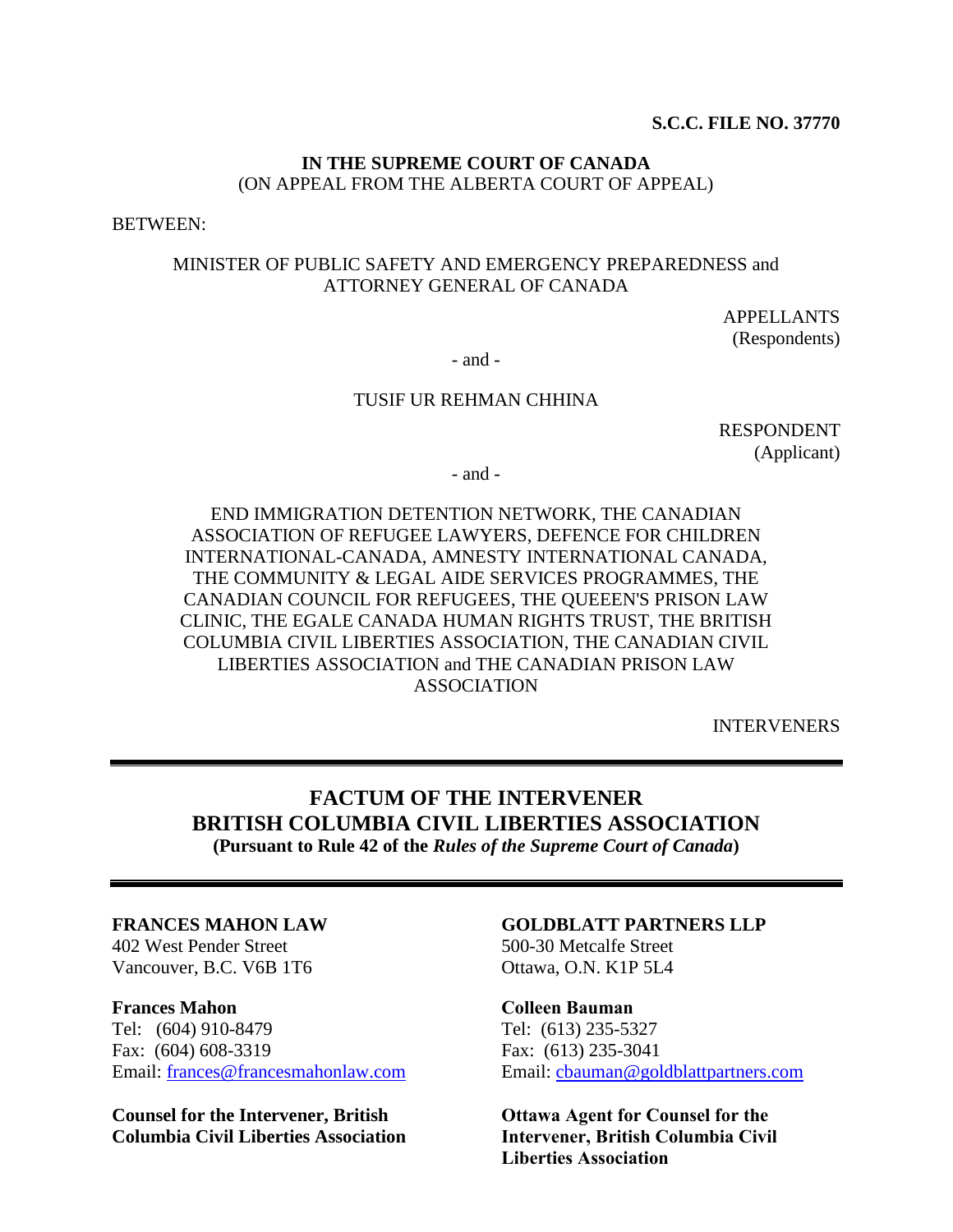### **ATTORNEY GENERAL OF CANADA**

900 – 840 Howe Street Vancouver, BC V6Z 2S9

**Donnaree Nygard Liliane Bantourakis** Tel: (604) 666-3049 Fax: (604)775-5942

**Counsel for the Appellants**

**NOTA BENE LAW GROUP INC.**  $350 - 7$ <sup>th</sup> Avenue SW Suite 800 Calgary, AB T2P 3N9

**Nico G. J. Breed Barbara Jackman** Tel: (403) 444-6484 Fax: (403) 444-6485 Email: [nico@nblawgroup.ca](mailto:nico@nblawgroup.ca)

**Counsel for the Respondent**

#### **SWATHI SEKHAR MAIJA MARTIN**

1040 Eglinton Avenue West Toronto, ON M6C 2C5

Tel: (416) 885-8534 Fax: (416) 352-5840 Email: [swathi@sekharlawoffice.com](mailto:swathi@sekharlawoffice.com)

**Counsel for the Intervener, End Immigration Detention Network** **ATTORNEY GENERAL OF CANADA** 50 O'Connor Street Suite 500, Room 557 Ottawa, ON K1A 0H8

**Christopher M. Rupar** Phone: (613) 670-6290 Fax: (613) 954-1920 Email: [christopher.rupar@justice.gc.ca](mailto:christopher.rupar@justice.gc.ca)

**Ottawa Agent for Counsel for the Appellants**

**COMMUNITY LEGAL SERVICES** 406 – 1355 Bank Street Ottawa, ON K1S 0X2

**Jaime Lefebvre** Tel: (613) 733-0140 Fax: (613) 733-0401 Email: [lefebvj@lao.on.ca](mailto:lefebvj@lao.on.ca)

**Ottawa Agent for Counsel for the Respondent**

#### **SHANBAUM SEMANYK PROFESSIONAL CORPORATION** 150 Isabella Stret Suite 305

Ottawa, ON K1S 1V7

Tel: (613) 238-6969, Ext. 2 Fax: (613) 238-9916 Email: [tsemanyk@sspclaw.ca](mailto:tsemanyk@sspclaw.ca)

**Ottawa Agent for Counsel for the Intervener, End Immigration Detention Network**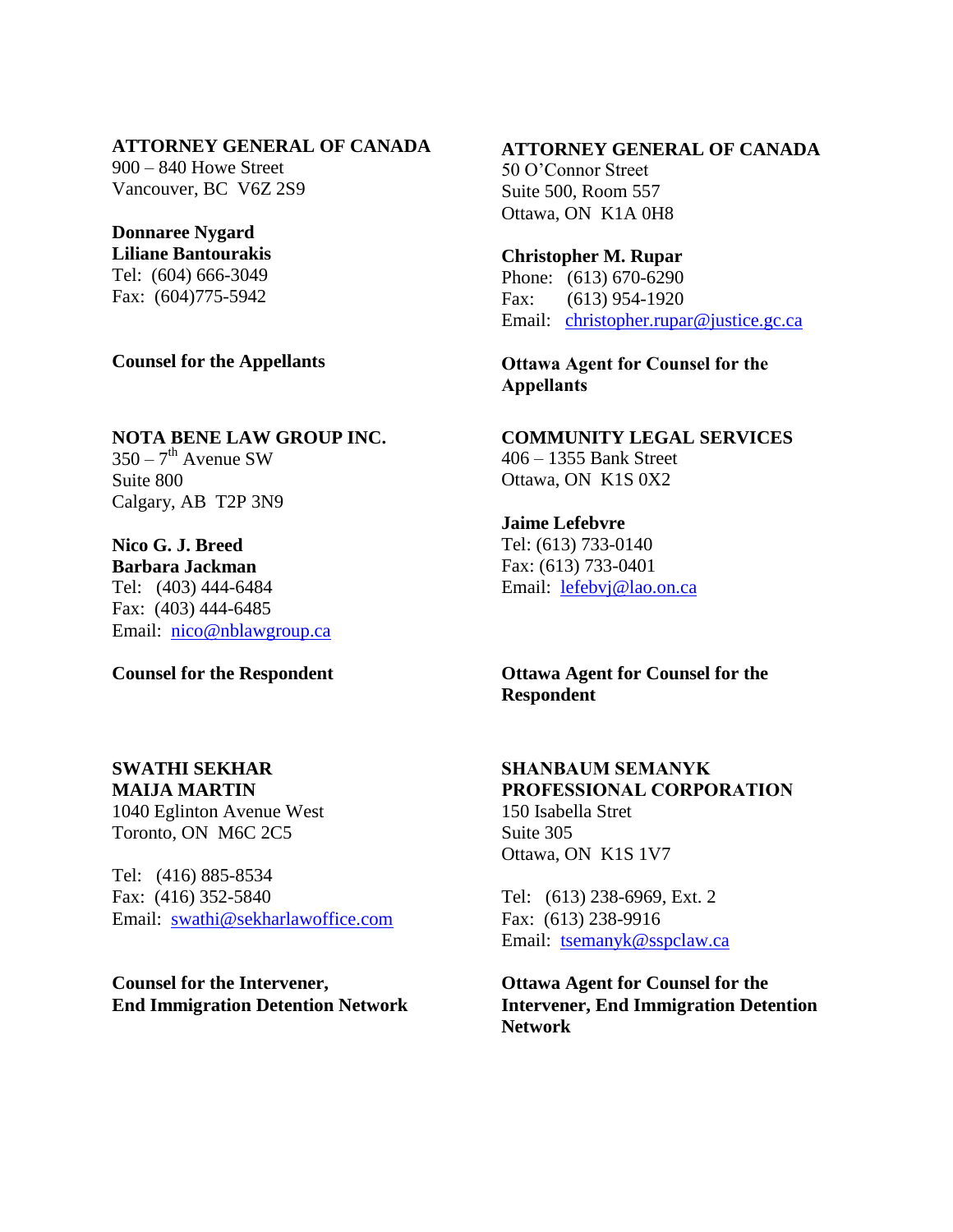#### **JARED WILL & ASSOCIATES**

226 Bathhurst Street Suite 200 Toronto, ON M5T 2R9

## **Jared Will**

**Joshua Blum** Tel: (416) 657-1472 Fax: (416) 657-1511 Email: [jared@jwlaw.ca](mailto:jared@jwlaw.ca)

**Counsel for the Intervener, Canadian Association of Refugee Lawyers**

#### **WILSON, CHRISTEN** 137 Church Street

Toronto, ON M5B 1Y4

**Jeffery Wilson Farrah Hudani** Tel: (416) 360-5952 Fax: (416) 360-1350 Email: [jeffery@wilsonchristen.com](mailto:jeffery@wilsonchristen.com)

**Counsel for the Intervener, Defence for Children International-Canada**

#### **COMMUNITY LEGAL SERVICES – OTTAWA CARLETON** 1 Nicholas Street, Suite 422

Ottawa, ON K1N 7B7

**Michael Bossin Laïla Demirdache Jamie Liew** Tel: (613) 241-7008, Ext. 224 Fax: (613) 241-8680 Email: [bossinm@lao.ca](mailto:bossinm@lao.ca)

**Counsel for the Intervener, Amnesty International Canada (English Branch)**

### **COMMUNITY LEGAL SERVICES – OTTAWA CARLETON** 1 Nicholas Street, Suite 422

Ottawa, ON K1N 7B7

#### **Michael Bossin**

Tel: (613) 241-7008, Ext. 224 Fax: (613) 241-8680 Email: [bossinm@lao.ca](mailto:bossinm@lao.ca)

### **Ottawa Agent for Counsel for the Intervener, Canadian Association of Refugee Lawyers**

#### **GOWLING WLG (CANADA) INC.**  2600 - 160 Elgin Street

Ottawa, ON K1P 1C3

### **Matthew Estabrooks**

Phone: (613) 786-8695 Fax: (613) 563-9869 Email: [matthew.estabrooks@gowlingwlg.com](mailto:matthew.estabrooks@gowlingwlg.com)

### **Ottawa Agent for Counsel for the Intervener, Defence for Children International-Canada**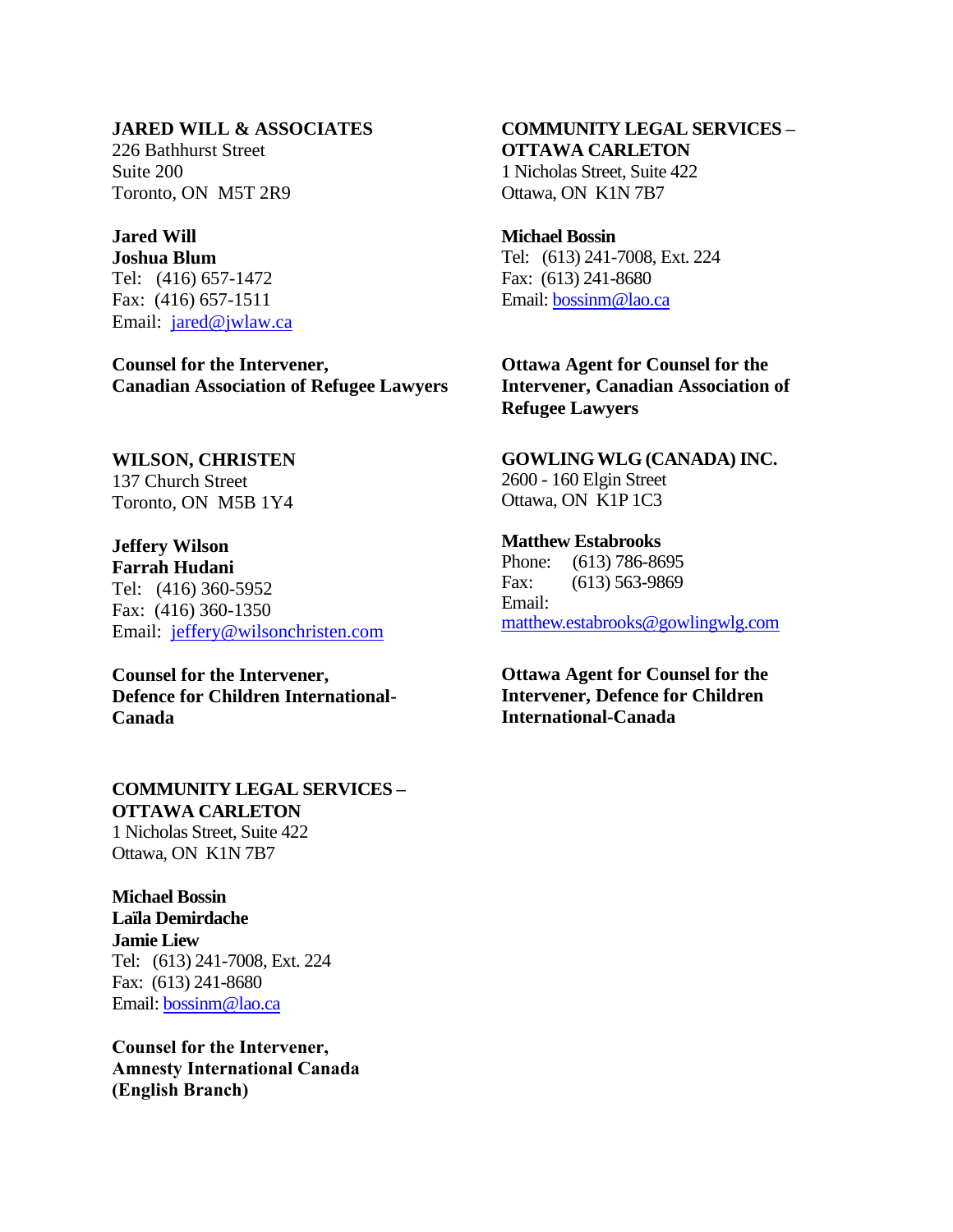#### **COMMUNITY & LEGAL AID SERVICES PROGRAMME**

York University, Osgoode Hall Law School Ignat Kaneff Building 4700 Keele Street Toronto, ON M3J 1P3

#### **Subodh Bharati**

Tel: (416) 736-5029 Fax: (416) 736-5564 Email: [sbharati@osgoode.yorku.ca](mailto:sbharati@osgoode.yorku.ca)

**Counsel for the Intervener, Community & Legal Aid Service Programme**

### **SUPREME ADVOCACY LLP**

100 – 340 Gilmour Street Ottawa, ON K2P 0R3

### **Marie-France Major** Tel: (613) 695-8855 Ext. 102 Fax: (613) 695-8580 Email: [mfmajor@supremeadvocacy.ca](mailto:mfmajor@supremeadvocacy.ca)

**Ottawa Agent for Counsel for the Intervener, Community & Legal Aid Service Programme**

### **STOCKWOODS LLP**

77 King Street West, Suite 4130 P.O. Box 140 Toronto, ON M5K 1H1

**Nader R. Hasan** Tel: (416) 593-7200 Fax: (416) 593-9345 Email: [naderh@stockwoods.ca](mailto:naderh@stockwoods.ca)

**Counsel for the Intervener, Queen's Prison Law Clinic**

## **BATTISTA SMITH MIGRATION LAW GROUP**

160 Bloor Street East Suite 1000 Toronto, ON M5W 1B9

### **Michael Battista** Tel: (416) 203-2899

Fax: (416) 203-7949 Email: [battista@migrationlawgroup.com](mailto:battista@migrationlawgroup.com)

**Counsel for the Intervener, Egale Canada Human Rights Trusts** **POWER LAW**  1103 – 130 Albert Street Ottawa, Ontario, K1P 5G4

**Maxine Vincelette** Phone: (613) 702-5561 Fax: (613) 702-5661 Email: [mvincelette@powerlaw.ca](mailto:mvincelette@powerlaw.ca)

**Ottawa Agent for Counsel for the Intervener, Queen's Prison Law Clinic** 

**POWER LAW**  1103 – 130 Albert Street Ottawa, Ontario, K1P 5G4

### **Audrey Mayrand** Phone: (613) 702-5560 Fax: (613) 702-5660 Email: <u>[amayrand@juristespower.ca](mailto:amayrand@juristespower.ca)</u>

**Ottawa Agent for Counsel for the Intervener, Egale Canada Human Rights Trusts**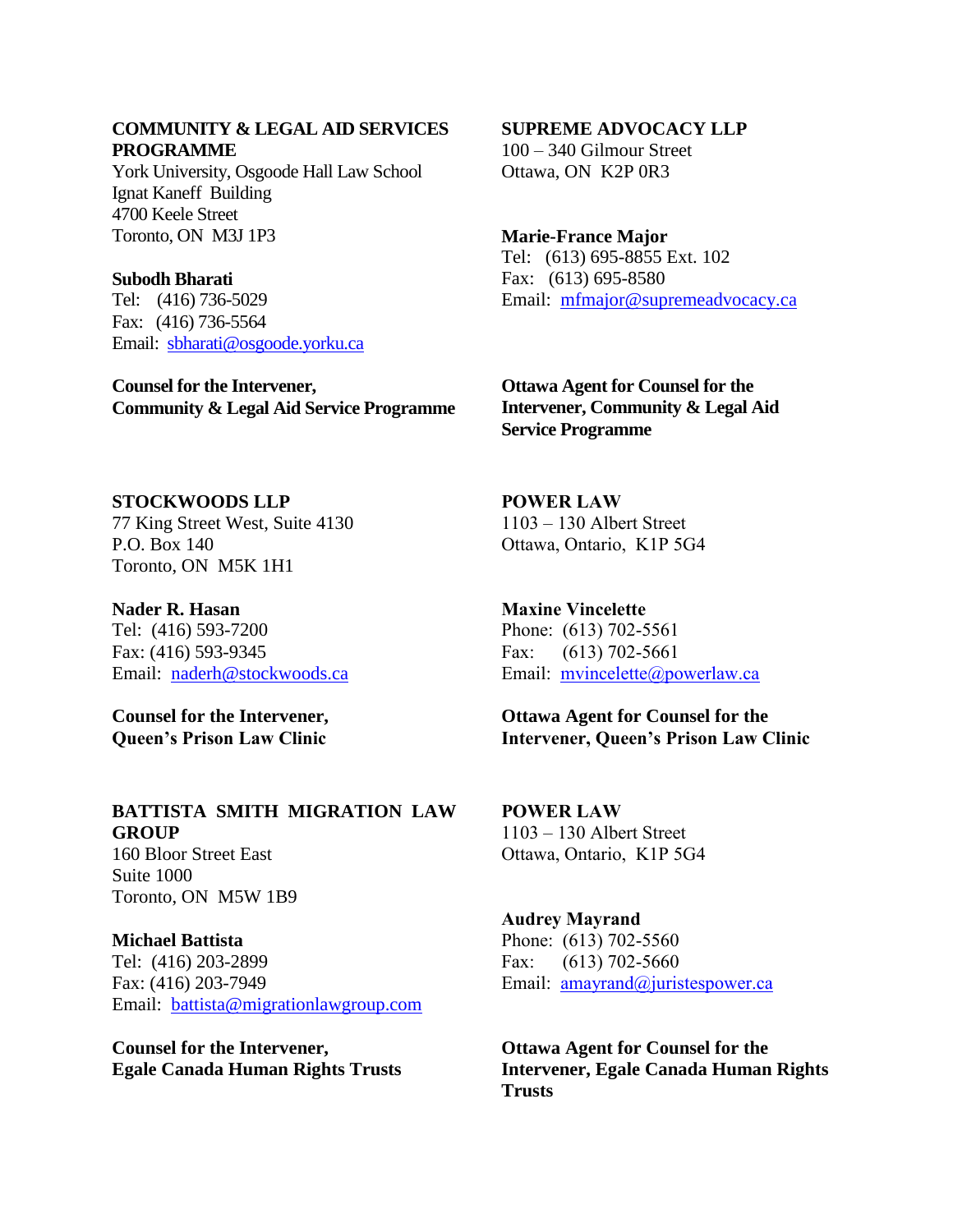### **BORDEN LADNER GERVAIS LLP**

22 Adelaide Street West Suite 3400 Toronto, ON M5H 4E3

### **Ewa Krajewska**

**Pierre N. Gemson** Tel: (416) 367-6244 Fax: (416) 367-6749 Email: [ekarjewska@blg.com](mailto:ekarjewska@blg.com)

**Counsel for the Intervener, Canadian Civil Liberties Association**

### **BORDEN LADNER GERVAIS LLP**

World Exchange Plaza 100 Queen Street, Suite 1300 Ottawa, ON K2P 1J9

### **Nadia Effendi**

Tel: (613) 237-5160 Fax: (613) 230-8842 Email: [neffendi@blg.com](mailto:neffendi@blg.com)

**Ottawa Agent for Counsel for the Intervener, Canadian Civil Liberties Association**

#### **McCARTEN WALLACE**

1900 – 439 University Avenue Toronto, ON M5G 1Y8

### **Simon Wallace Simon Borys**

Tel: (416) 367-6244 Fax: (416) 367-6749 Email: [simon@mccartenwallace.com](mailto:simon@mccartenwallace.com)

**Counsel for the Intervener, Canadian Prison Law Association**

### **EDELMANN & COMPANY LAW OFFICES** 905-207 West Hastings Street Vancouver, BC V6B 1H7

**Peter H. Edelmann Erica Olmstead Molly Joeck** Tel: (604) 646-4684 Fax: (604) 648-8043 Email: [peter@edelmann.ca](mailto:peter@edelmann.ca)

**Counsel for the Intervener, Canadian Council for Refugees**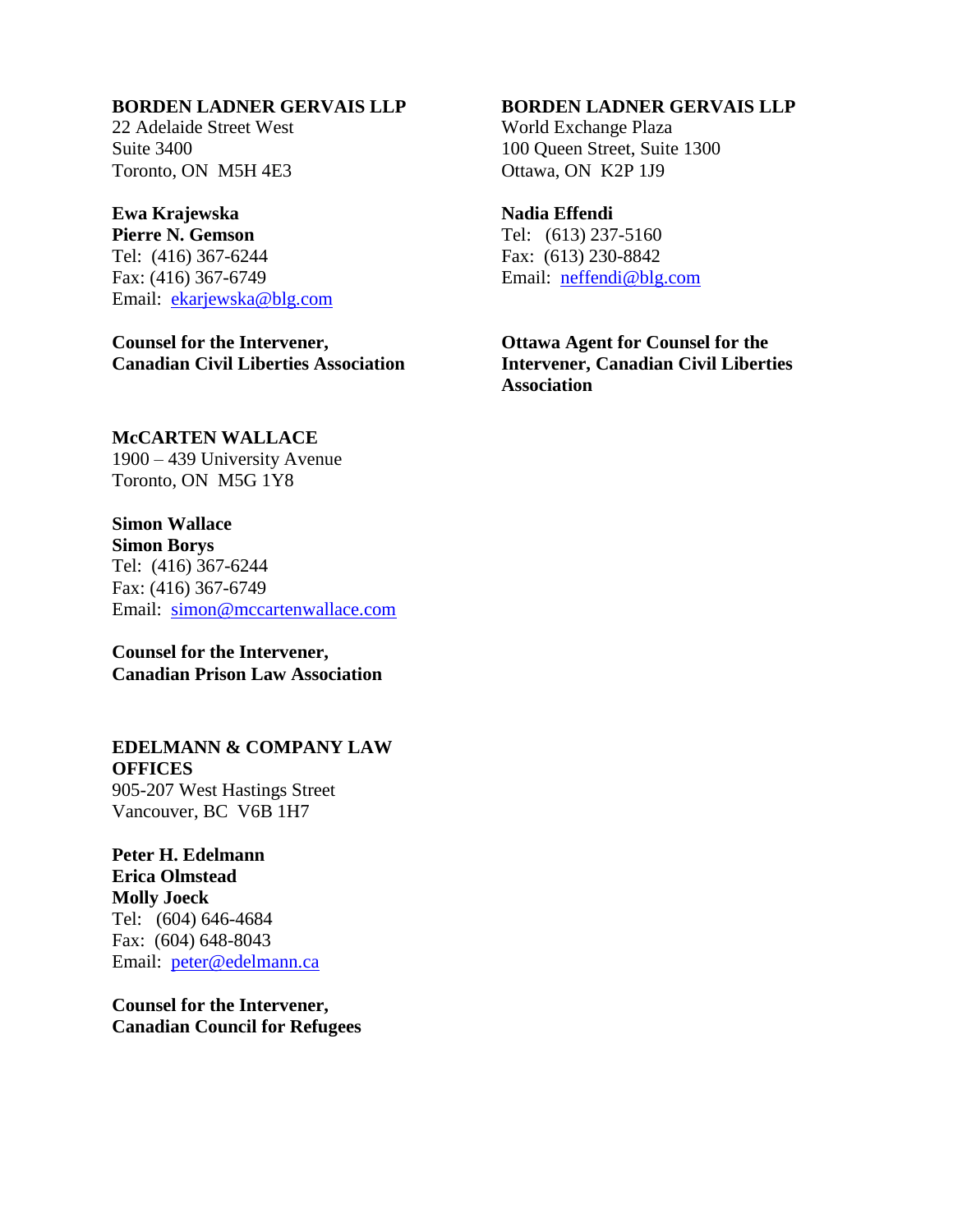## **TABLE OF CONTENTS**

| <b>PART</b>    |                                               | <b>PAGE</b> |
|----------------|-----------------------------------------------|-------------|
| PART I:        |                                               |             |
|                |                                               |             |
| PART III:      |                                               |             |
| A <sub>1</sub> | RESTRICTIONS ON HABEAS CORPUS LEAD TO ILLEGAL |             |
| <b>B.</b>      | SUPERIOR COURTS AND DETENTION REVIEW IN THE   |             |
| $C_{\cdot}$    | HABEAS CORPUS IMPROVES ACCESS TO JUSTICE AND  |             |
| PART IV:       |                                               |             |
|                |                                               |             |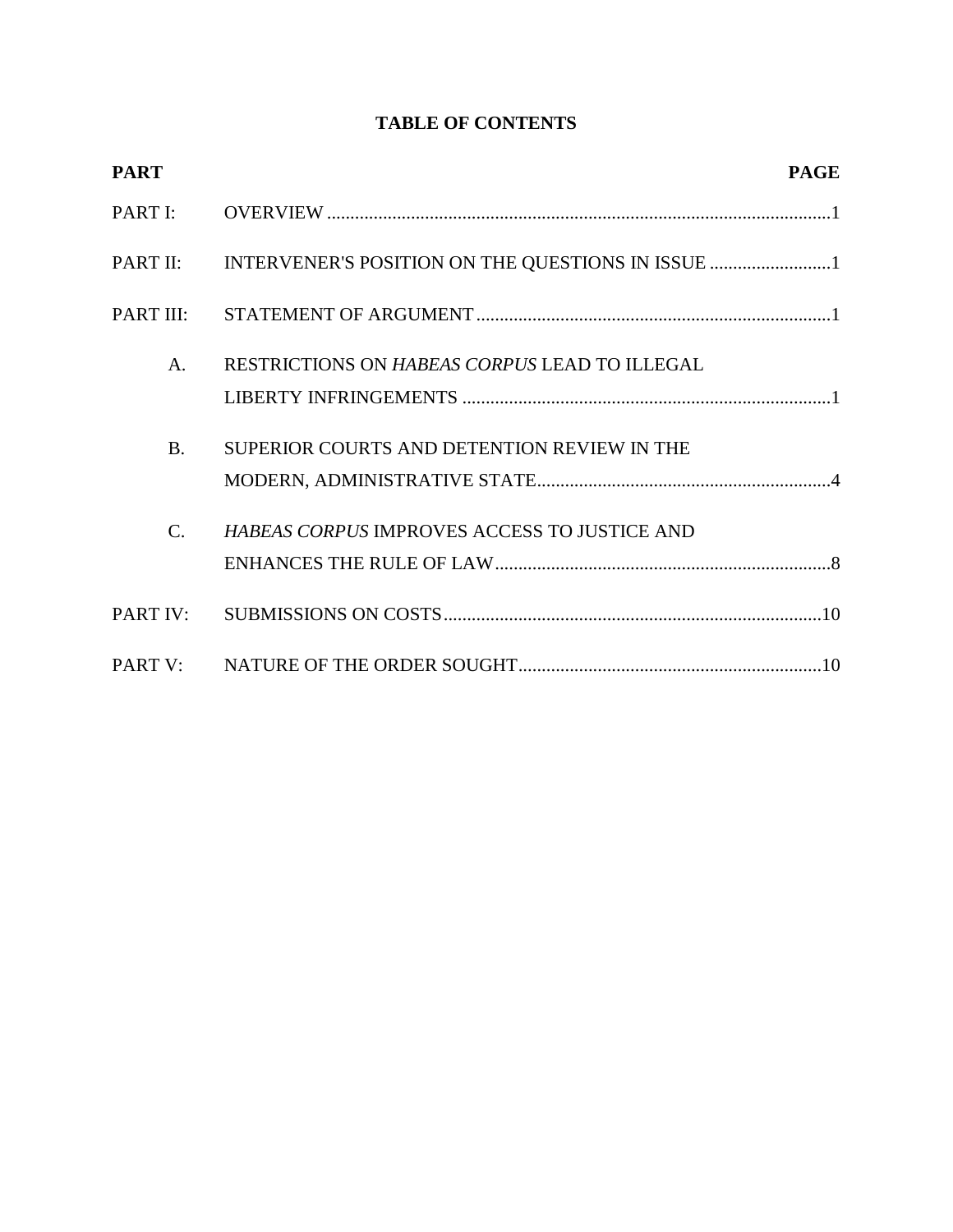#### **PART I: OVERVIEW**

<span id="page-6-0"></span>1. Wrongful incarceration is illegal executive action at its most heinous. Historic restrictions on the availability of *habeas corpus* have left prisoners without a remedy, resulting in unjustified infringements of the liberty right and undermining the rule of law. Superior courts engaging in a purposive analysis of the *May<sup>1</sup>* factors can assume jurisdiction, provide an additional option to the detainee, question the legality of a person's detention, grant effective remedies, and ensure that the liberty right is enforced. Superior court jurisdiction over *habeas corpus* applications thus promotes access to justice, an essential component of the rule of law.

<span id="page-6-1"></span>2. BCCLA adopts the facts as presented by the Respondent.

#### **PART II: INTERVENER'S POSITION ON THE QUESTIONS IN ISSUE**

3. The Alberta Court of Appeal correctly held that the Court of Queen's Bench should not have declined jurisdiction over the Respondent's *habeas corpus* application.

### **PART III: STATEMENT OF ARGUMENT**

### <span id="page-6-3"></span><span id="page-6-2"></span>**A. RESTRICTIONS ON HABEAS CORPUS LEAD TO ILLEGAL LIBERTY INFRINGEMENTS**

4. Traditionally linked to the liberty right of the *Magna Carta*<sup>2</sup> , *habeas corpus* is at the core of the rule of law.<sup>3</sup> A review of historical restrictions on *habeas corpus* supports the theory that broad access to *habeas corpus* is essential to the maintenance of the rule of law. Limits on the availability of *habeas corpus* and the ability to review the cause for detention have left prisoners without adequate recourse to address liberty infringements and abuses of power by the state. An expansive reading of *habeas corpus* procedure ensures that the liberty right is vindicated.

5. *Habeas corpus* was initially available in a limited form to bring a defendant before a court.<sup>4</sup> By the 17th century, prisoners began to use *habeas corpus* to test arbitrary executive power and unlawful imprisonment, which was met by opposition from courts deferential to the

<sup>1</sup> *May v. Ferndale Institution*, [2005 SCC 82](https://www.canlii.org/en/ca/scc/doc/2005/2005scc82/2005scc82.html?resultIndex=1) [*May*].

<sup>2</sup> *May* at para. 19.

<sup>3</sup> *Chhina v. Canada (Minister of Public Safety and Emergency Preparedness)*, [2017 ABCA 248](https://www.canlii.org/en/ab/abca/doc/2017/2017abca248/2017abca248.html?autocompleteStr=2017%20ABCA%20248%20&autocompletePos=1) at para. 5.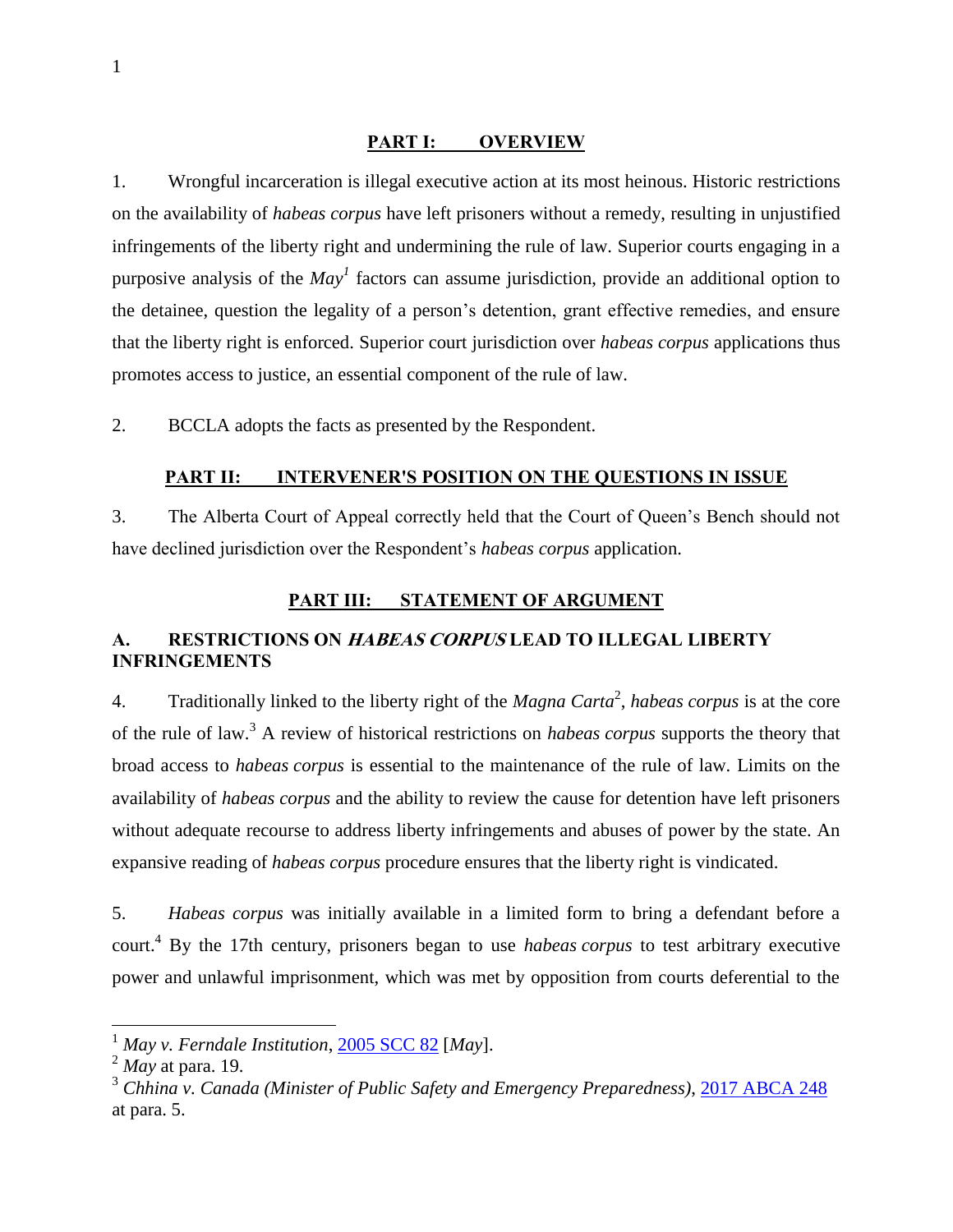king and council.<sup>5</sup> *Darnel's Case* is a 17th century example of this restrictive approach to *habeas corpus*. In 1627 Charles I, without Parliamentary sanction, imprisoned a number of men who refused to pay into compulsory loans. The prisoners were detained "*per speciale mandatum regis*"; no justification other than the king's special command was given for arrest and imprisonment. The King's Bench was tasked with determining whether the king's word that there was legal justification for the detention was sufficient, or whether the failure to disclose the underlying reason for detention was in itself enough reason to order release. Ultimately the court found that the king need provide no justification for detention, however arbitrary.<sup>6</sup> *Darnel's Case*  demonstrates that *habeas corpus* requires not only access to the courts, but a robust review of the state's justification for detention in order to remedy executive abuses of power.

6. In answer to *Darnel's Case*, the English Parliament enacted the *Petition of Right* (1628), which required warrants of remand to state the cause or reason of imprisonment, and then the *Habeas Corpus Act* (1641 and 1679),<sup>7</sup> the historical foundation for modern *habeas corpus* procedure. The *Habeas Corpus Act* was the first legislation to truly give effect to the right to liberty in English law. In *Re Thaw*, a 1913 decision of the Quebec Court of King's Bench, the court quoted from Lord MacCauley's *History of England on the Habeas Corpus Act:*

From the time of the Great Charter the substantive law respecting the personal liberty of Englishmen had been nearly the same as at present; but it had been inefficacious for want of a stringent system of procedure. What was needed was not a new right but a prompt and searching remedy; and such a remedy the *Habeas Corpus Act* supplied.<sup>8</sup>

Without a "prompt and searching remedy", the liberty right means little for those detained illegally. The *Habeas Corpus Act* specified that prisoners could bring the writ at any time and were to be given a copy of the warrant, specifying the reasons for detention. Judges had to render decisions quickly and could be fined for wrongfully denying the writ.<sup>9</sup>

<sup>4</sup> *Mission Institution v. Khela*, [2014 SCC 24](https://www.canlii.org/en/ca/scc/doc/2014/2014scc24/2014scc24.html?autocompleteStr=khela&autocompletePos=2) at para. 27 [*Khela*].

<sup>5</sup> *Ibid*.

<sup>6</sup> Judith Farbey, RJ Sharpe, & Simon Attrill, *The Law of Habeas Corpus*, 3rd ed (Oxford: Oxford University Press, 2011) at pp. 8-11 ["The Law of Habeas Corpus"].

<sup>7</sup> *Ibid* at p. 11-17.

<sup>&</sup>lt;sup>8</sup> Re Harry K. Thaw; Thaw v. Robertson et al., [13 D.L.R. 715](https://www.canlii.org/en/qc/qccq/doc/1913/1913canlii703/1913canlii703.html) at p. 13.

<sup>9</sup> The Law of Habeas Corpus, *supra* at pp. 18-22; *Khela*, *supra* at para. 28.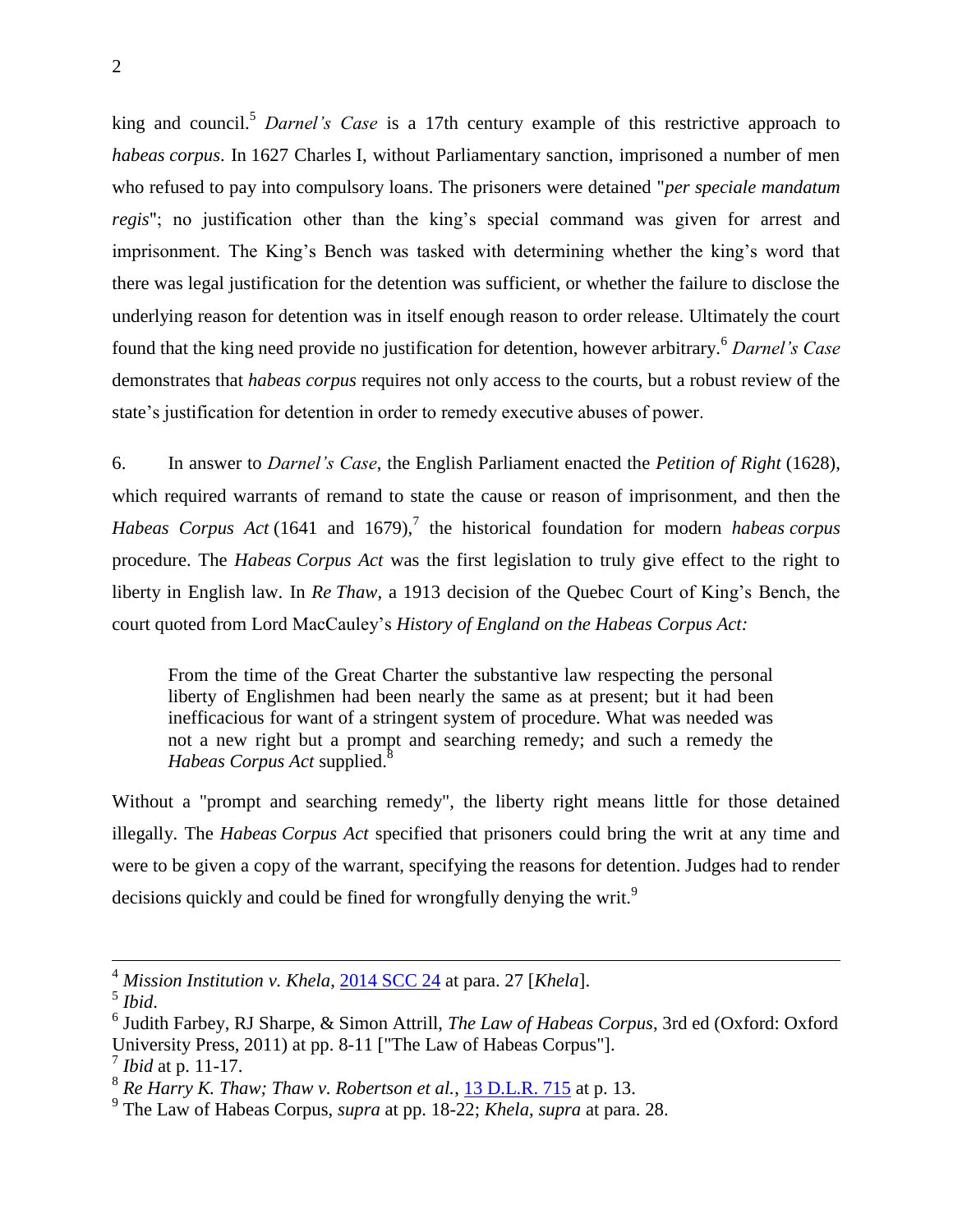7. Since the passage of the *Habeas Corpus Act*, and its eventual adoption in Canada, the tendency has been to expand *habeas corpus* review power, with a few notable exceptions. As Professor Parkes writes in "The 'Great Writ' Reinvigorated? *Habeas Corpus* in Contemporary Canada", prisoners had poor access to *habeas corpus* in 19th and 20th century Canada due to the common law concept of "civil death" (the loss of civil and proprietary rights upon criminal conviction), leading courts to "adopt a deferential, 'hands off' approach to correctional decision-making such that abuses and illegalities went unremedied."<sup>10</sup>

8. In 1980, this Honourable Court held in *Martineau v. Matsqui Institution Disciplinary Board* that procedural fairness meant prisoners were entitled to seek judicial review of decisions made by prison officials that deprived them of their residual liberty.<sup>11</sup> However, a prisoner's right to *habeas corpus* was not re-examined in Canada until the advent of the *Canadian Charter of Rights and Freedoms*<sup>12</sup> and this Honourable Court's decisions in *Miller*, *Cardinal* and *Morin*, which held that *habeas corpus* was available to free inmates from a "prison within a prison".<sup>13</sup>

9. Since the *Miller* trilogy, the primary procedural hurdle faced by detainees seeking remedies through *habeas corpus* applications has been through claims of competing jurisdiction between provincial superior courts, administrative tribunals and the Federal Court. The so-called "*Peiroo* exception"<sup>14</sup> has led to superior courts declining *habeas corpus* applications dealing with persons detained under mental health acts, $^{15}$  parole suspensions and revocations<sup>16</sup> and for those in immigration detention,<sup>17</sup> thus limiting the ability of a prisoner to question the legality of their detention. Although the fundamental purpose of *habeas corpus* as a means of obtaining liberty has largely remained unchanged since the 17th century, a prisoner's access to courts has suffered from a variety of procedural difficulties throughout the centuries.

<sup>&</sup>lt;sup>10</sup> Debra Parkes, <u>"The 'Great Writ' Reinvigorated? *Habeas Corpus* in Contemporary Canada"</u> (2012) 36:1 M.L.J. 351 ["The 'Great Writ' Reinvigorated?"] at 353.

<sup>11</sup> *Martineau v. Matsqui Institution Disciplinary Board*, [1980] 1 SCR 602 [*Martineau*] at 624.

<sup>12</sup> *Canadian Charter of Rights and Freedoms*, s. 10(c), Part 1 of the *Constitution Act, 1982*, being Schedule B to the *Canada Act 182* (UK), 1982, c. 11.

<sup>13</sup> See *May*, *supra* at paras. 27-32.

<sup>14</sup> *Peiroo v. Canada (Minister of Employment and Immigration)*, [60 D.L.R. \(4th\) 574](https://www.canlii.org/en/on/onca/doc/1989/1989canlii184/1989canlii184.html?resultIndex=1) [*Peiroo*].

<sup>15</sup> *Capano v. Centre for Addiction and Mental Health*, [2010 ONSC 1687](https://www.canlii.org/en/on/onsc/doc/2010/2010onsc1687/2010onsc1687.html?autocompleteStr=capano%20v%20&autocompletePos=2) at paras. 35-42.

<sup>16</sup> *Armaly v. Canada*, [2001 ABCA 280](https://www.canlii.org/en/ab/abca/doc/2001/2001abca280/2001abca280.html) at para. 2.

<sup>17</sup> *Peiroo*, *supra*.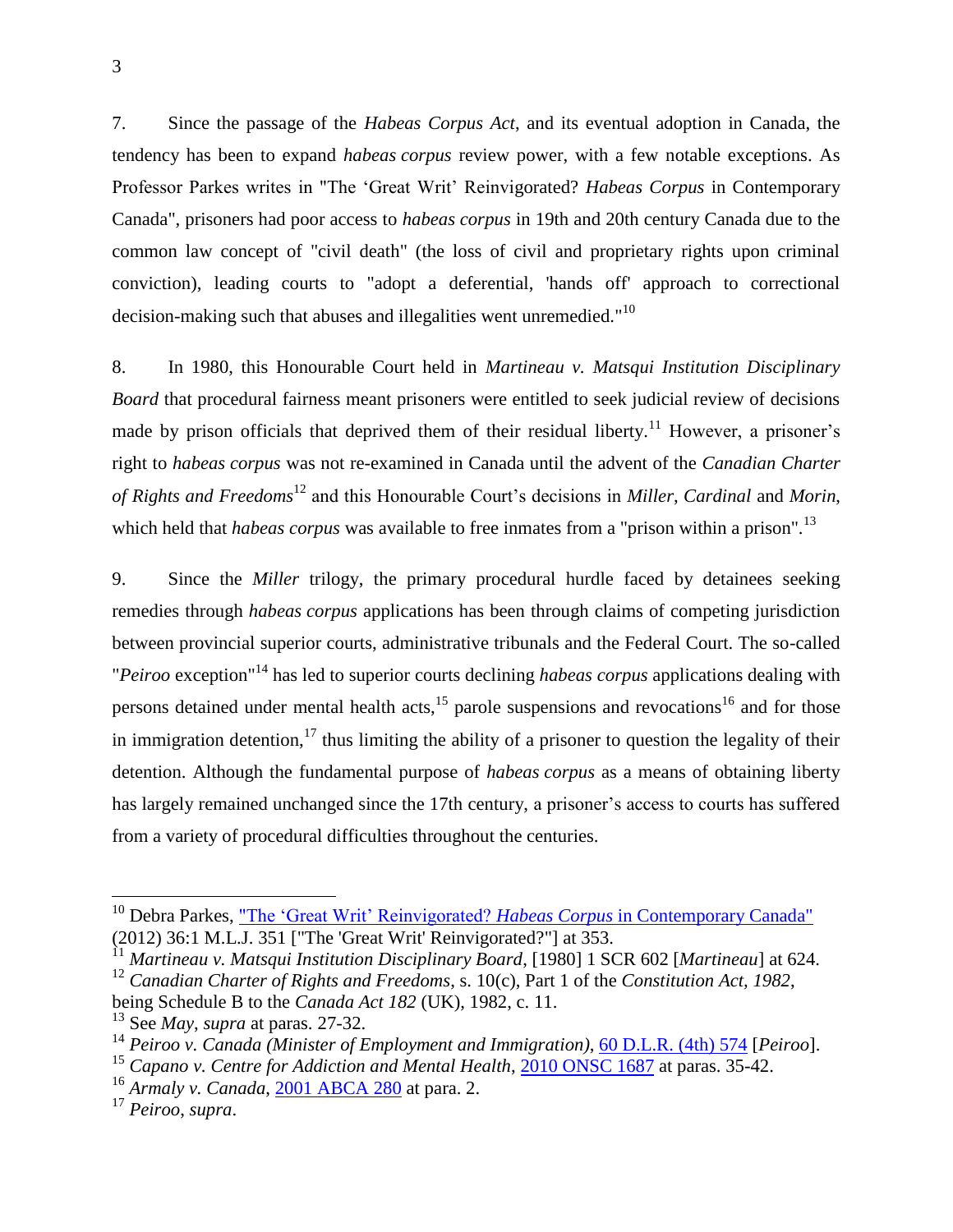10. Jurisprudential developments should err on the side of expanding *habeas corpus*, not restricting access through jurisdictional disputes, procedural hurdles or limiting the remedies available to a prisoner. In *Khela*, LeBel J. reflected on this Honourable Court's role in upholding the ancient roots of this writ: "This Court has recognized in its decisions that *habeas corpus*  should develop over time to ensure that the law remains consistent with the remedy's underlying goals: no one should be deprived of their liberty without lawful authority".<sup>18</sup> Post-*Khela*, the trend has been towards a renewed recognition of the importance of the liberty right for prisoners, and a reinvigoration of the superior court's inherent jurisdiction over *habeas corpus*.

### <span id="page-9-0"></span>**B. SUPERIOR COURTS AND DETENTION REVIEW IN THE MODERN, ADMINISTRATIVE STATE**

11. Notwithstanding the fact that administrative tribunals and the Federal Court are empowered to address detention, and the resulting cautionary words in *Peiroo* that have prevented superior court review, superior courts have unquestionably maintained their inherent jurisdiction to hear *habeas corpus* applications. Even the most restrictive interpretation of *habeas corpus* recognizes the continued jurisdiction of superior courts to question a prisoner's detention, grounded as it is in history and the core jurisdiction of the court to review state action.

12. Superior courts have had jurisdiction over *habeas corpus* since the inception of the writ in mediaeval England. Today, the review of state action by superior courts for constitutional compliance is recognized as essential to our constitutional democracy. In *A.G. Can. v. Law Society of B.C.*, Etsey J., writing for the Court, concluded that provincial superior courts could not be stripped of their power to rule on the constitutional validity of federal statutes. He found that "provincial superior courts have always occupied a position of prime importance in the constitutional pattern of this country. They are the descendants of the Royal Courts of Justice as courts of general jurisdiction. They cross the dividing line, as it were, in the federal-provincial scheme of division of jurisdiction".<sup>19</sup> To prevent superior courts from engaging in this review "would strip the basic constitutional concepts of judicature of this country, namely the superior courts of the provinces, of a judicial power fundamental to a federal system as described in

<sup>18</sup> *Khela*, *supra* at para. 54.

<sup>19</sup> *A.G. Can. v. Law Society of B.C.*, [\[1982\] 2 SCR 307,](https://www.canlii.org/en/ca/scc/doc/1982/1982canlii29/1982canlii29.html?resultIndex=1) pp. 326-327 [*Law Society of B.C.*].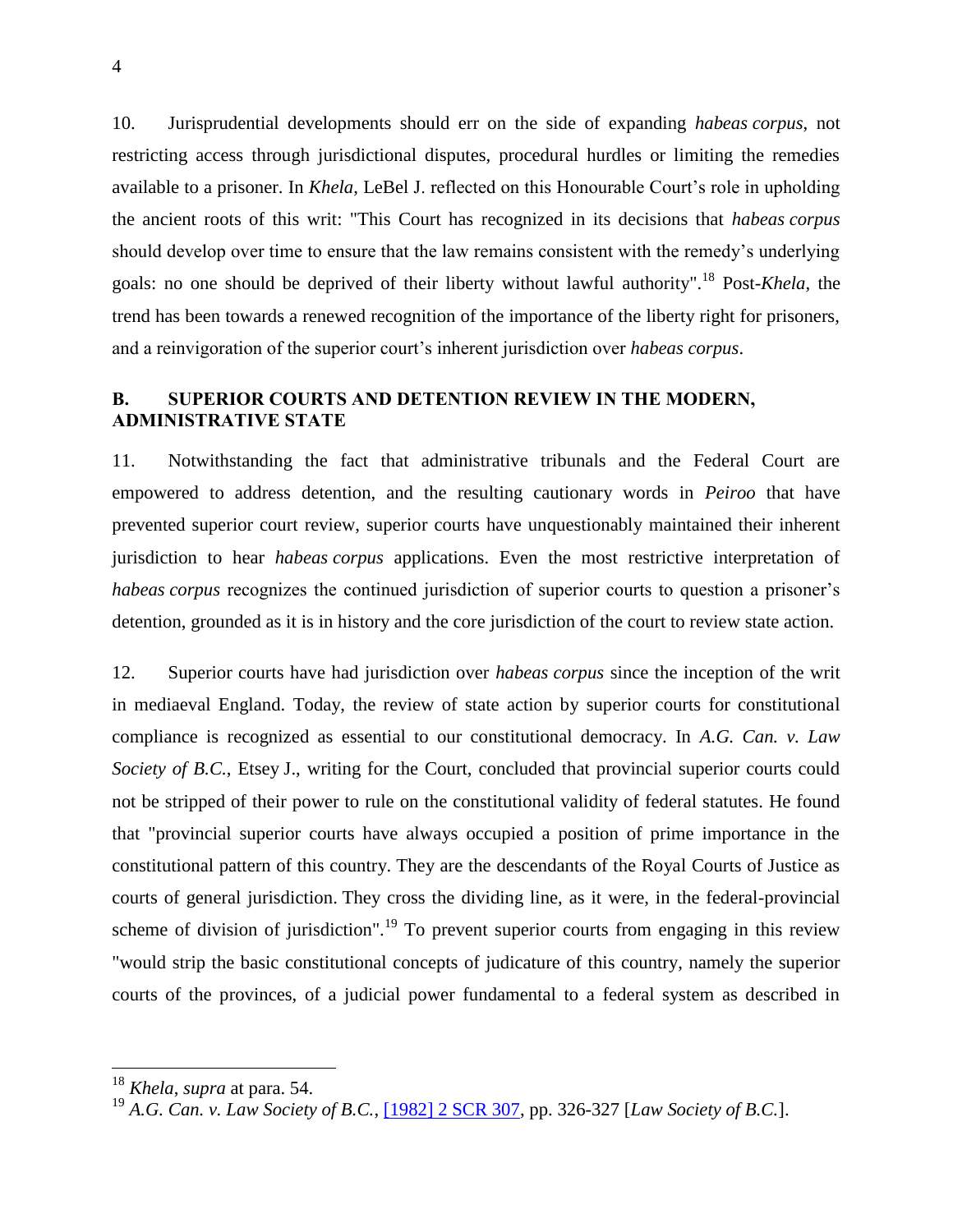the *Constitution Act*".<sup>20</sup> Reviewing state action is at the heart of what the superior court is and does. The writ of *habeas corpus* is a quintessential example of this review power.

13. By contrast, the Federal Court lacks the jurisdiction to hear and determine an application for *habeas corpus*. In *Pannu*<sup>21</sup>, an immigration detainee brought an application for *habeas corpus* with *certiorari* in aid in Federal Court, hoping that the addition of the writ of *certiorari* would empower the Federal Court to hear the case. Smith J. reasoned that since "unlike the English Courts of Common Law and Equity [the Federal Court] has no inherent jurisdictional powers", its jurisdiction must be found within the four corners of the *Federal Courts Act.*<sup>22</sup> Foreshadowing the arguments of Le Dain J. in *Miller*, Smith J. also held that since *habeas corpus* is not explicitly conferred to Federal Courts in s. 18 of the *Federal Courts Act*, jurisdiction remained with provincial superior courts.<sup>23</sup> For prisoners, the Federal Court's review power is thus limited to a highly discretionary and deferential judicial review of administrative decisions, not the robust review of the legality of detention that is inherent in *habeas corpus*.

14. The tension between superior courts and administrative tribunals in dealing with detention has, at times, resulted in restrictive interpretations of the right to *habeas corpus*. This Honourable Court's decision in *Steele*<sup>24</sup> marked the beginning of a pendulum swing in provincial appellate courts away from an expansive interpretation of the writ, in deference to administrative expertise. Cory J. held that future applicants should challenge Parole Board decisions via the statutory scheme and judicial review rather than going through a *habeas corpus* application. Justice Cory noted concerns with the creation of a "costly and unwieldly parallel system", and held that it was important that the release of long term inmates was supervised by proper experts from the field.<sup>25</sup> As Professor Parkes notes, subsequent appellate decisions like *Spindler*<sup>26</sup> and

<sup>20</sup> *Ibid* at p. 28.

<sup>21</sup> *Pannu v. Canada (Minister of Employment & Immigration)*, [\[1983\] 1 F.C. 204](https://advance.lexis.com/api/permalink/3a4a83bf-b7a3-41d7-ac38-fd6e0b508a56/?context=1505209) [*Pannu*].

<sup>22</sup> *Ibid* at paras. 1 and 6.

<sup>23</sup> *Ibid* at para 8.

<sup>24</sup> *Steele v. Mountain Institution*, [\[1990\] 2 SCR 1385](https://www.canlii.org/en/ca/scc/doc/1990/1990canlii50/1990canlii50.html?autocompleteStr=%5B1990%5D%202%20SCR%201385%20&autocompletePos=1) [*Steele*].

<sup>25</sup> *Steele* at p. 1418.

<sup>26</sup> *Spindler v. Warden of Millhaven Institution*, [\[2003\] OJ No 3449](https://www.canlii.org/en/on/onca/doc/2003/2003canlii32901/2003canlii32901.html?autocompleteStr=Spindler%20v.%20Millhaven%20Institution&autocompletePos=1) (Q.L.) (O.N.C.A.).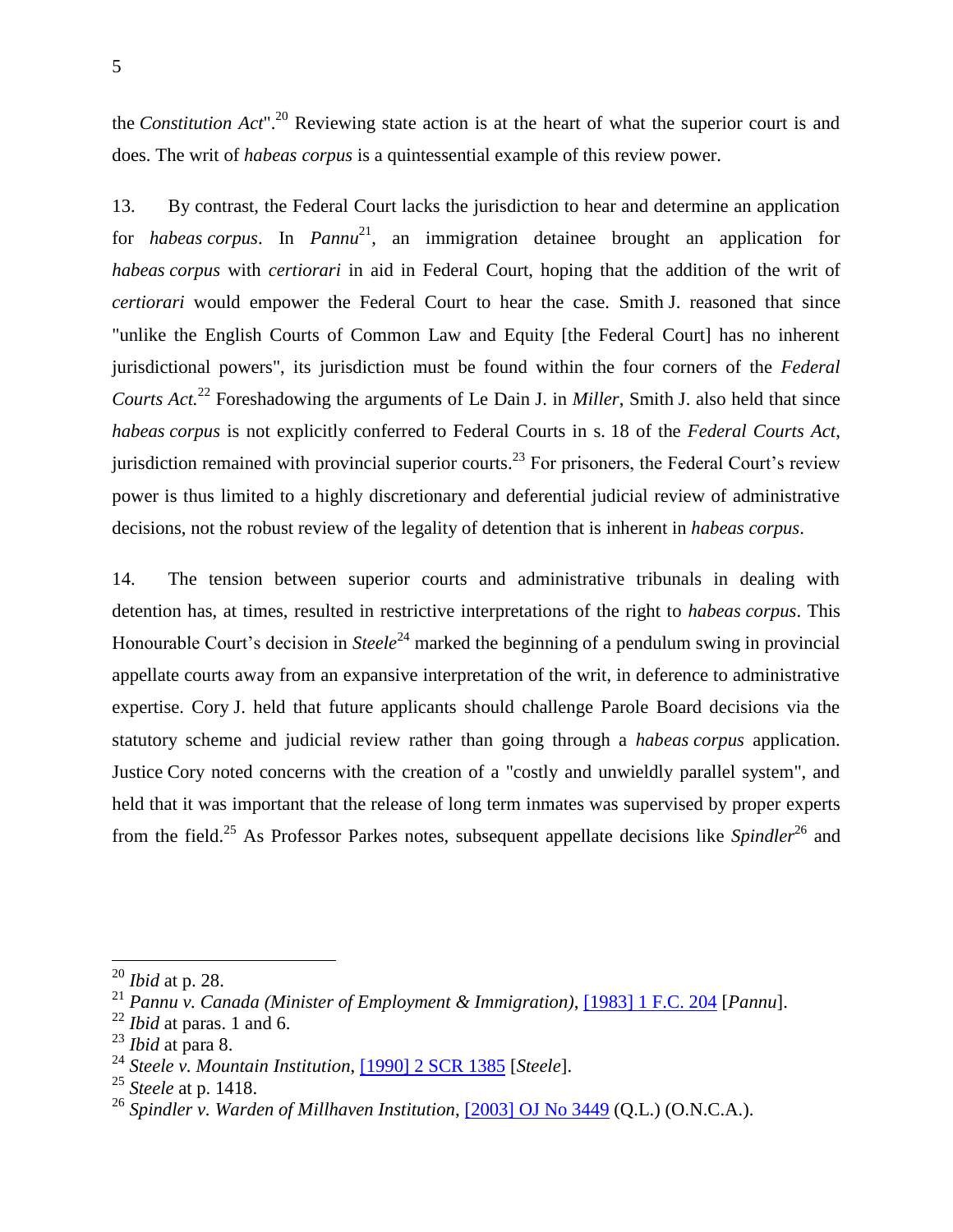*Hickey*<sup>27</sup> applied Cory J.'s caution as a legal rule, erroneously characterized *habeas corpus* as a "discretionary remedy" and assuming that alternative methods would provide adequate justice.<sup>28</sup>

15. More recently, the pendulum has swung back towards an interpretation that best gives effect to a prisoner's liberty interest through both access and a probing review. The BCCLA submits this is the correct approach. This Honourable Court's decision in *Khela* presents the high water mark for an expansive interpretation of the writ. In *Khela*, a prisoner sought to have the reasonableness of an administrative decision reviewed – traditionally the task of the Federal Court, as set out in the *Federal Courts Act*. Justice LeBel wrote that declining jurisdiction only because reasonableness review is the purview of the Federal Court does not fall within the narrow exceptions to availability of the writ, and does not follow the purposive approach to *habeas corpus* developed by this Honourable Court in *May*. 29

16. Post-*Khela*, there has been a reinvigoration of *habeas corpus* for detainees in a number of settings. In *D.G. v. Bowden Institution*, the majority of the Alberta Court of Appeal, following *Khela*, held that the Court of Queen's Bench was right to accept jurisdiction over a *habeas corpus* application; the detainee had exhausted procedures available at the Parole Board of Canada through the *Corrections and Conditional Release Act*, but had not sought judicial review in Federal Court.<sup>30</sup> In *Abbass*<sup>31</sup>, the Newfoundland Court of Appeal, also following *Khela*, held that the trial judge erred in his decision to decline jurisdiction over a mental health detainee's *habeas corpus* application. Instead, the Court relied on a purposive analysis of *May* to conclude that the provincial *Mental Health Care and Treatment Act* did not provide the detainee with a review process as advantageous as *habeas corpus*. <sup>32</sup> The Alberta Court of Appeal's decision in the current case, as well as the Ontario Court of Appeal's decision in *Chaudhary*, 33 similarly apply a purposive analysis that promotes the liberty interest of prisoners and removes jurisdictional hurdles. Implicit in these decisions is a finding that superior courts must engage in

<sup>27</sup> *Hickey v. Kent Institution*, [2003 BCCA 23.](https://www.canlii.org/en/bc/bcca/doc/2003/2003bcca23/2003bcca23.html?autocompleteStr=Hickey%20v.%20Kent%20Institution&autocompletePos=1)

<sup>28</sup> The 'Great Writ' Reinvigorated?, *supra* at 356*.*

<sup>29</sup> *Khela*, *supra* at paras. 43–50.

<sup>30</sup> *D.G. v. Bowden Institution*, [2016 ABCA 52](https://www.canlii.org/en/ab/abca/doc/2016/2016abca52/2016abca52.html?autocompleteStr=2016%20ABCA%2052&autocompletePos=1) [*D.G.*] at paras. 185 and 195.

<sup>31</sup> *Abbass v. The Western Health Care Corporation*, [2017 NLCA 24](https://www.canlii.org/en/nl/nlca/doc/2017/2017nlca24/2017nlca24.html?autocompleteStr=2017%20NLCA%2024&autocompletePos=1) [*Abbass*].

<sup>32</sup> *Ibid*.

<sup>33</sup> *Chaudhary v. Canada (Minister of Public Safety and Emergency Preparedness)*, [2015 ONCA](https://www.canlii.org/en/on/onca/doc/2015/2015onca700/2015onca700.html?autocompleteStr=2015%20ONCA%20700&autocompletePos=1)  [700](https://www.canlii.org/en/on/onca/doc/2015/2015onca700/2015onca700.html?autocompleteStr=2015%20ONCA%20700&autocompletePos=1) [*Chaudhary*].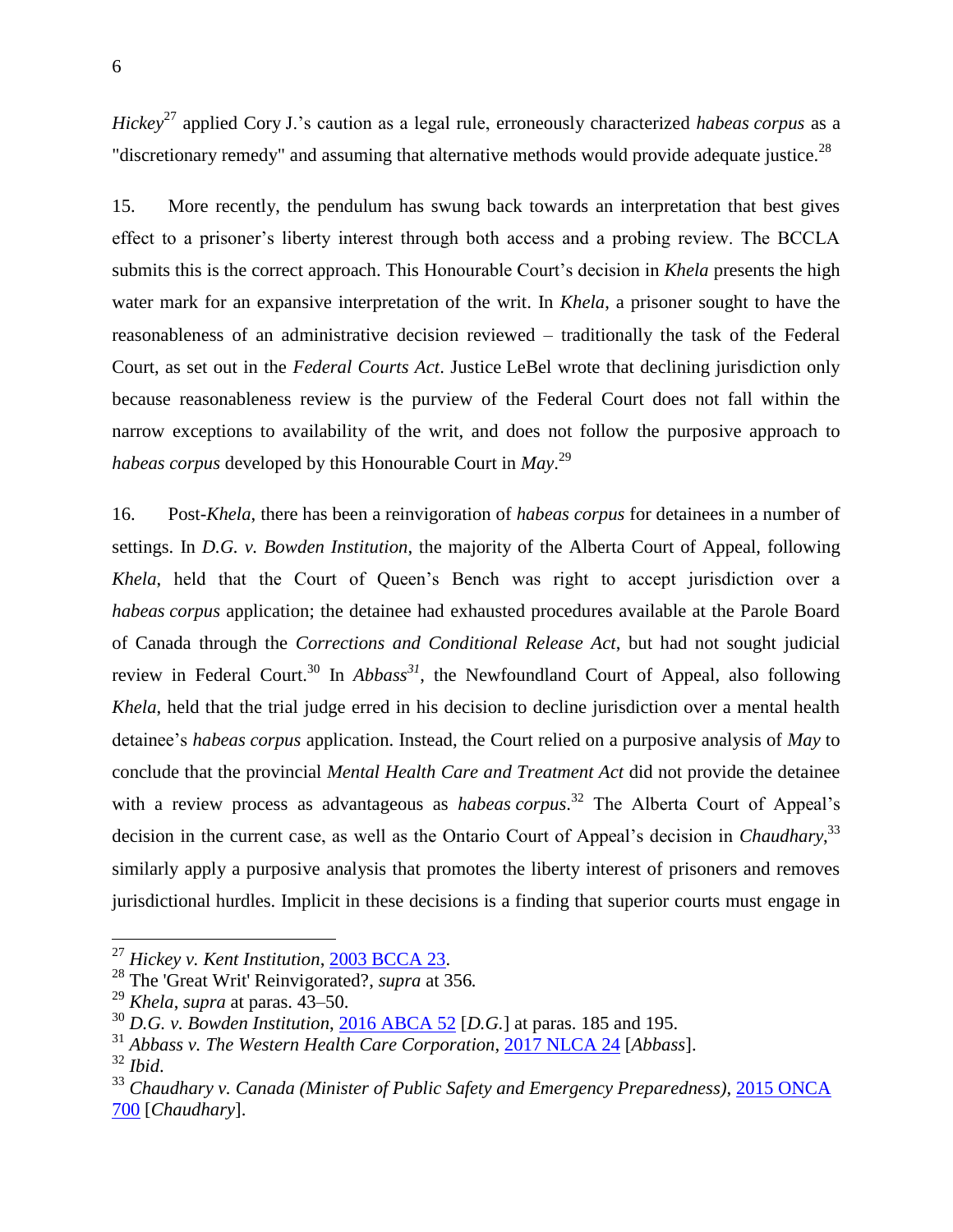a purposive review of the *May* factors, with the prisoner's right to liberty grounding the analysis, not concerns about competing jurisdiction.

17. The Ontario Court of Appeal's decision in *Ogiamien<sup>34</sup>* demonstrates a further opening up of *habeas corpus* for immigration detainees – beyond the exception for detentions of a lengthy, indeterminate nature identified in *Chaudhary* and by the Alberta Court of Appeal in the current case. Sharpe J.A. held that the general rule for *habeas corpus* is that "provincial Superior Courts retain residual jurisdiction to entertain *habeas corpus* applications in the case of wrongful imprisonment", and that *habeas corpus* is not and has never been a discretionary remedy.<sup>35</sup> As such, *Chaudhary* should not be limited to the facts of that case, but rather stands for the general proposition that the "Superior Court retains its residual jurisdiction to entertain *habeas corpus* applications where the *IRPA* process of review under the supervision of the Federal Court is less advantageous than *habeas corpus*, and where releasing the applicant would not alter the immigration status of the applicant or amount to a collateral attack on an immigration decision."<sup>36</sup> Sharpe JA.'s comments in *Ogiamien* thus leave open the possibility that post-*Chaudhary,* there will be a further expansion of provincial superior courts' inherent jurisdiction in other immigration detention contexts*,* where a purposive analysis akin to the one conducted by Rouleau JA. in *Chaudhary* leads to the conclusion that *habeas corpus* is more advantageous than the statutory scheme under *IRPA* and supervision by the Federal Courts.

18. *Khela* and the subsequent decisions demonstrate that the historical rationale for the superior court's jurisdiction over *habeas corpus* remains relevant in the modern, administrative state. Allowing superior courts to hear *habeas corpus* applications provides prisoners from a number of different settings with access to justice, a robust review mechanism, and effective remedies. Reviewing detention for *Charter* compliance and providing remedies to those who have been wrongfully detained continue to be core functions of superior courts, regardless of who made the decision to detain, and the existence of administrative tribunals who may have concurrent powers to order a prisoner released.

<sup>34</sup> *Ogiamien v. Ontario (Community Safety and Correctional Services)*, [2017 ONCA 839](https://www.canlii.org/en/on/onca/doc/2017/2017onca839/2017onca839.html?autocompleteStr=2017%20ONCA%20839&autocompletePos=1) [*Ogiamien*].

<sup>35</sup> *Ibid* at para. 41.

<sup>36</sup> *Ibid.*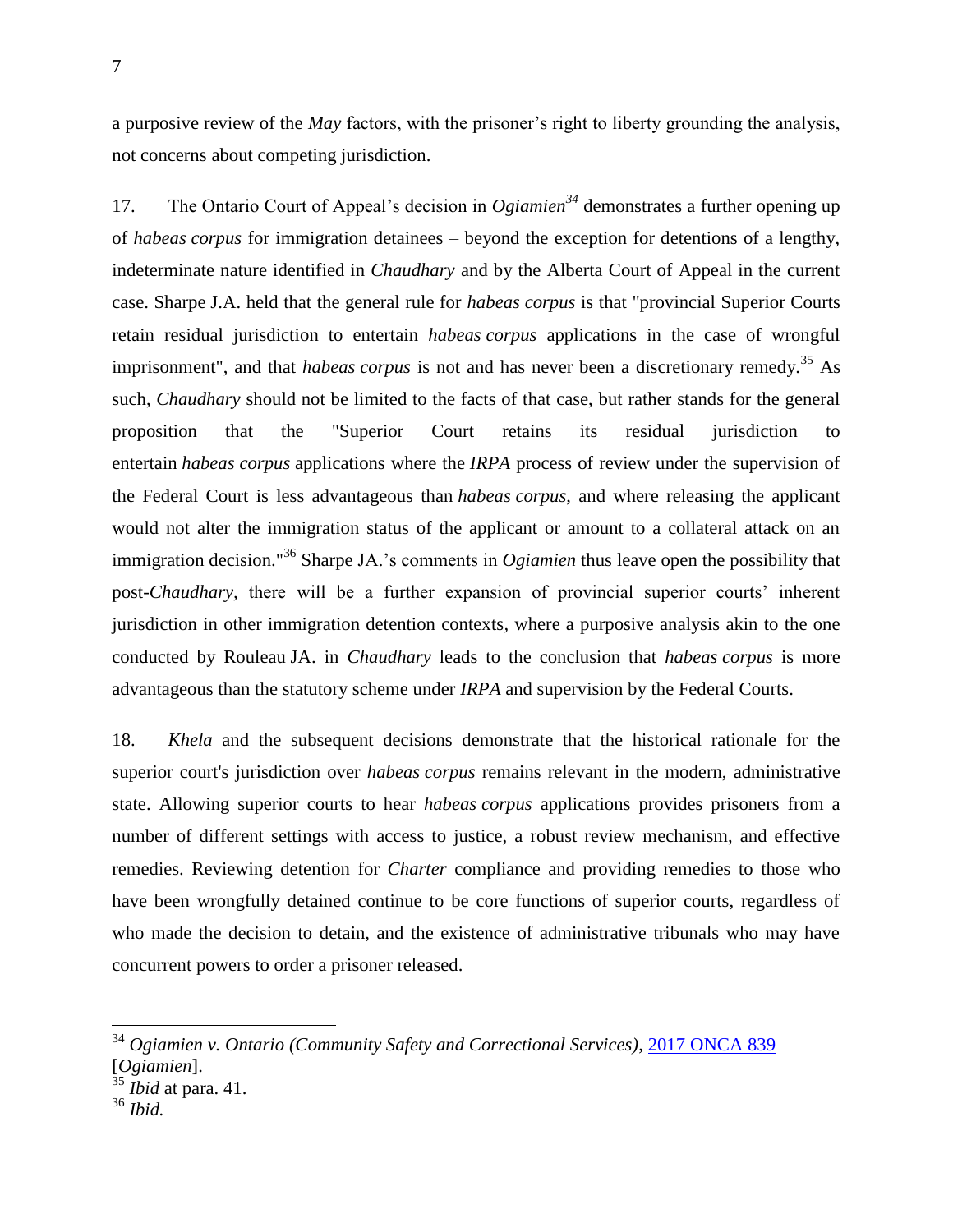19. As *habeas corpus* is not a discretionary remedy, the existence of an alternate remedy is not in itself grounds for refusing relief. The availability of another more direct remedy should not preclude the right to apply for *habeas corpus*. Ultimately, whether a superior court or the Federal Court is better for the detainee is not the question. The question is how to ensure detainees retain broad access to both courts and tribunals, given the importance of the liberty right.

### <span id="page-13-0"></span>**C. HABEAS CORPUS IMPROVES ACCESS TO JUSTICE AND ENHANCES THE RULE OF LAW**

20. The rule of law is a constitutional value<sup>37</sup> requiring access to justice to be fulfilled. In *Trial Lawyers Association of British Columbia v. British Columbia (Attorney General)*, citing from *B.C.G.E.U. v. British Columbia (Attorney General)*, this Honourable Court recently re-affirmed that access to the courts is an essential component of the rule of law:

[a]s Dickson C.J. put it, "[t]here cannot be a rule of law without access, otherwise the rule of law is replaced by a rule of men and women who decide who shall and who shall not have access to justice" …

… access to the courts is under the rule of law one of the foundational pillars protecting the rights and freedoms of our citizens ... Any action that interferes with such access by any person or groups of persons will rally the court's powers to ensure the citizen of his or her day in court.<sup>38</sup> [Internal citations omitted.]

Thus, any "interference" with access to the courts may result in undermining the rule of law.

21. Broad access to justice is especially critical for addressing infringements of the liberty right. All rights are intrinsically tied to the availability of effective remedies, which implies a need for favourable procedure to ensure access to justice. As this Honourable Court held in *Doucet-Boudreau v. Nova Scotia (Minister of Education)*:

Purposive interpretation means that remedies provisions must be interpreted in a way that provides "a full, effective and meaningful remedy for *Charter* violations" since "a right, no matter how expansive in theory, is only as

 $37$  Peter W. Hogg and Cara F. Zwibel, "The Rule of Law in the Supreme Court of Canada", (2005) 55 U.T.L.J. 716 at 732.

<sup>38</sup> *Trial Lawyers Association of British Columbia v. British Columbia (Attorney General)*, [2014](https://www.canlii.org/en/ca/scc/doc/2014/2014scc59/2014scc59.html)  [SCC 59](https://www.canlii.org/en/ca/scc/doc/2014/2014scc59/2014scc59.html) at para. 38, citing from *B.C.G.E.U. v. British Columbia (Attorney General)*, [\[1988\] 2](https://www.canlii.org/en/ca/scc/doc/1988/1988canlii3/1988canlii3.html?resultIndex=1)  [SCR 214](https://www.canlii.org/en/ca/scc/doc/1988/1988canlii3/1988canlii3.html?resultIndex=1) at p. 230.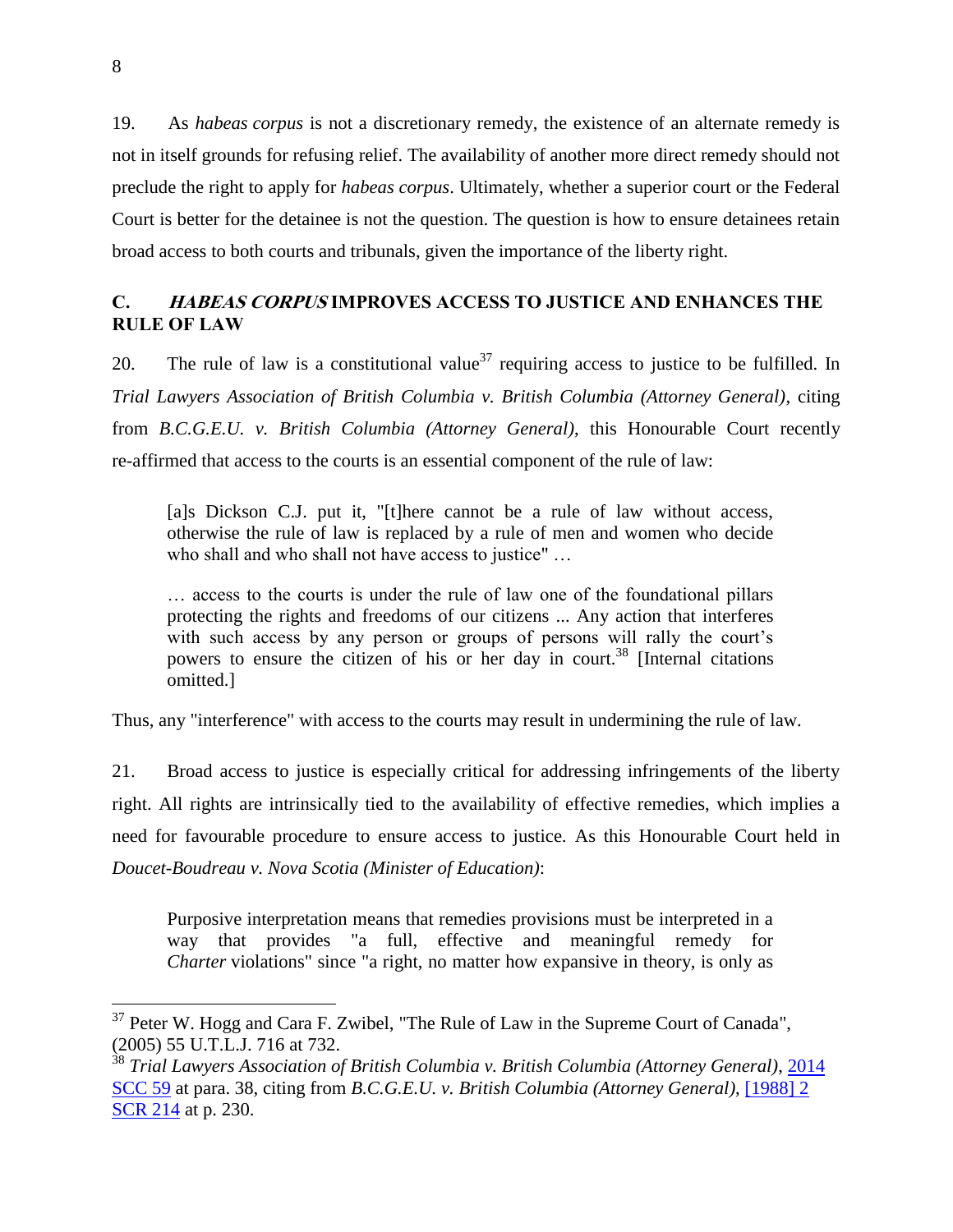meaningful as the remedy provided for its breach". A purposive approach to remedies in a *Charter* context gives modern vitality to the ancient maxim *ubi jus, ibi remedium*: where there is a right, there must be a remedy. More specifically, a purposive approach to remedies requires at least two things. First, the purpose of the right being protected must be promoted: courts must craft responsive remedies. Second, the purpose of the remedies provision must be promoted: courts must craft effective remedies.<sup>39</sup> [Internal citations omitted.]

A purposive approach to *habeas corpus*, as described in *Doucet-Boudreau* and applied by this Court in *May* and *Khela*, promotes the liberty interest by enhancing access to justice for detainees, and explicitly focusing on crafting a responsive remedy for the rights infringement.

22. *Habeas corpus*, one of the best means to review state action and enforce a prisoner's rights, may be the earliest access to justice remedy for a uniquely vulnerable population. In particular, the onus of proof and burden of proof in a *habeas corpus* application presents an advantage to the detainee. The standard of proof in *habeas corpus* applications is, for the detainee, a low one – the detainee must only establish that they have been deprived of liberty, and raise a "legitimate ground" to question the legality of their detention.

23. The onus then shifts to the detaining authority to prove the detention is lawful, who rightfully bears this burden as they hold the keys to an individual's liberty. As implicitly recognized in *Khela*, the respondent may also be the only party in possession of crucial information related to the liberty deprivation. <sup>40</sup> *Habeas corpus* presents a significant advantage to the detainee as compared to detention review procedures in other forums, including the Immigration Division, where the onus remains on the detainee throughout to demonstrate why they should be released. The low standard of proof and shifting onus in *habeas corpus*  procedures promotes access to justice by ensuring low barriers for detainees, many of whom are particularly vulnerable due to intersecting forms of discrimination on the basis of race or national origin, disability, poverty, language barriers, and inability to obtain legal counsel.

24. Concerns about meritless *habeas corpus* applications clogging the courts fail to appreciate the undertaking involved in mounting a legitimate case. In *D.G*., the Alberta Court of Appeal cited Justice Wilmot, who noted in 1758 that "[t]he King's Court of Justice should not

<sup>39</sup> *Doucet-Boudreau v. Nova Scotia (Minister of Education)*, [2003 SCC 62](https://www.canlii.org/en/ca/scc/doc/2003/2003scc62/2003scc62.html?autocompleteStr=2003%20SCC%2062%20&autocompletePos=1) at para. 25.

<sup>40</sup> *Khela*, *supra* at para. See also *DeMaria v. Canada (Attorney General)*, [2014 ONSC 3683.](https://www.canlii.org/en/on/onsc/doc/2014/2014onsc3683/2014onsc3683.html?autocompleteStr=2014%20ONSC%203683&autocompletePos=1)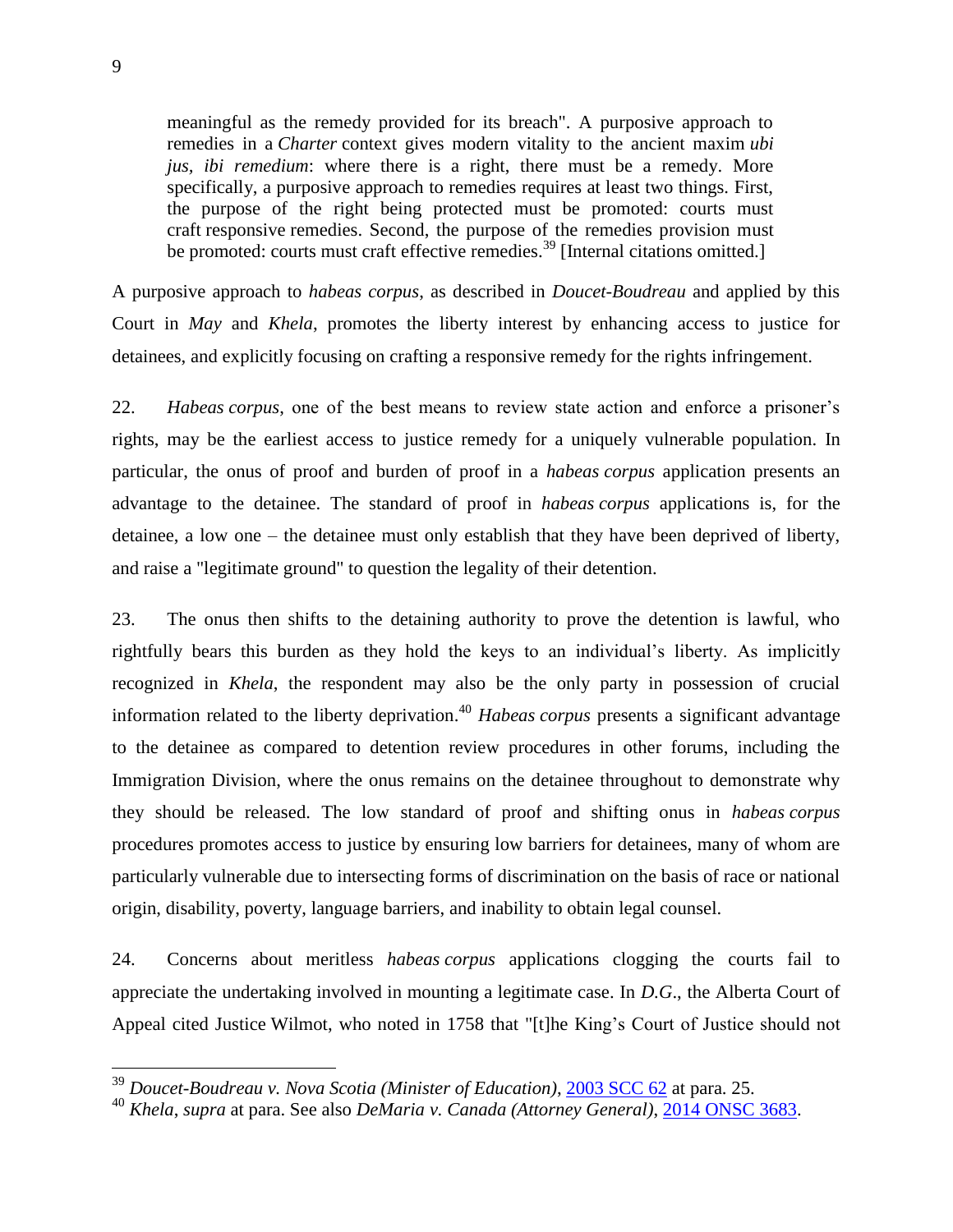suffer *[habeas corpus]* to issue upon a mere suggestion; put upon some proof of a wrong and injury done to a subject.<sup>"41</sup> The initial step for a prisoner to have the writ issued is thus a *real* step. The prisoner cannot make a "mere suggestion"; evidence must be proffered to trigger the respondent's need to justify the detention. The importance of the prisoner's task is emphasized by this Honourable Court's requirement that the prisoner raise a "legitimate ground" to question the legality of the detention.<sup>42</sup> The expansive nature of the remedy does not remove this responsibility. Superior court judges are always empowered to dismiss meritless applications and exercise control over their own processes to prevent abuse.<sup>43</sup> The key is that superior courts must be, at all times, empowered to consider the application itself.

25. For prisoners, the liberty interest is best promoted through the ability to question the legality of the detention, the central issue in a *habeas corpus* application. The shifting onus in a *habeas corpus* application ensures that the reviewing court can effectively interrogate the state's justification for detention, enhancing access to justice and supporting the rule of law.

#### **PART IV: SUBMISSIONS ON COSTS**

26. BCCLA does not seek its costs, and asks that no costs be awarded against it.

#### **PART V: NATURE OF THE ORDER SOUGHT**

27. Leave has already been granted to make oral argument of five minutes, pursuant to the Order of Justice Karakatsanis dated September 27, 2018.

ALL OF WHICH IS RESPECTFULLY SUBMITTED.

Dated: October 31,2018

Frances Mahon Counsel for the Intervener, British Columbia Civil Liberties Association

<sup>41</sup>*D.* G., *supra* at para. 110.

<sup>42</sup>*May, supra* at para. 71; *Khela, supra* at para. 30.

<sup>43</sup> See, e.g., *Lee v. Canada (Attorney General),* 2018 ABQB 40.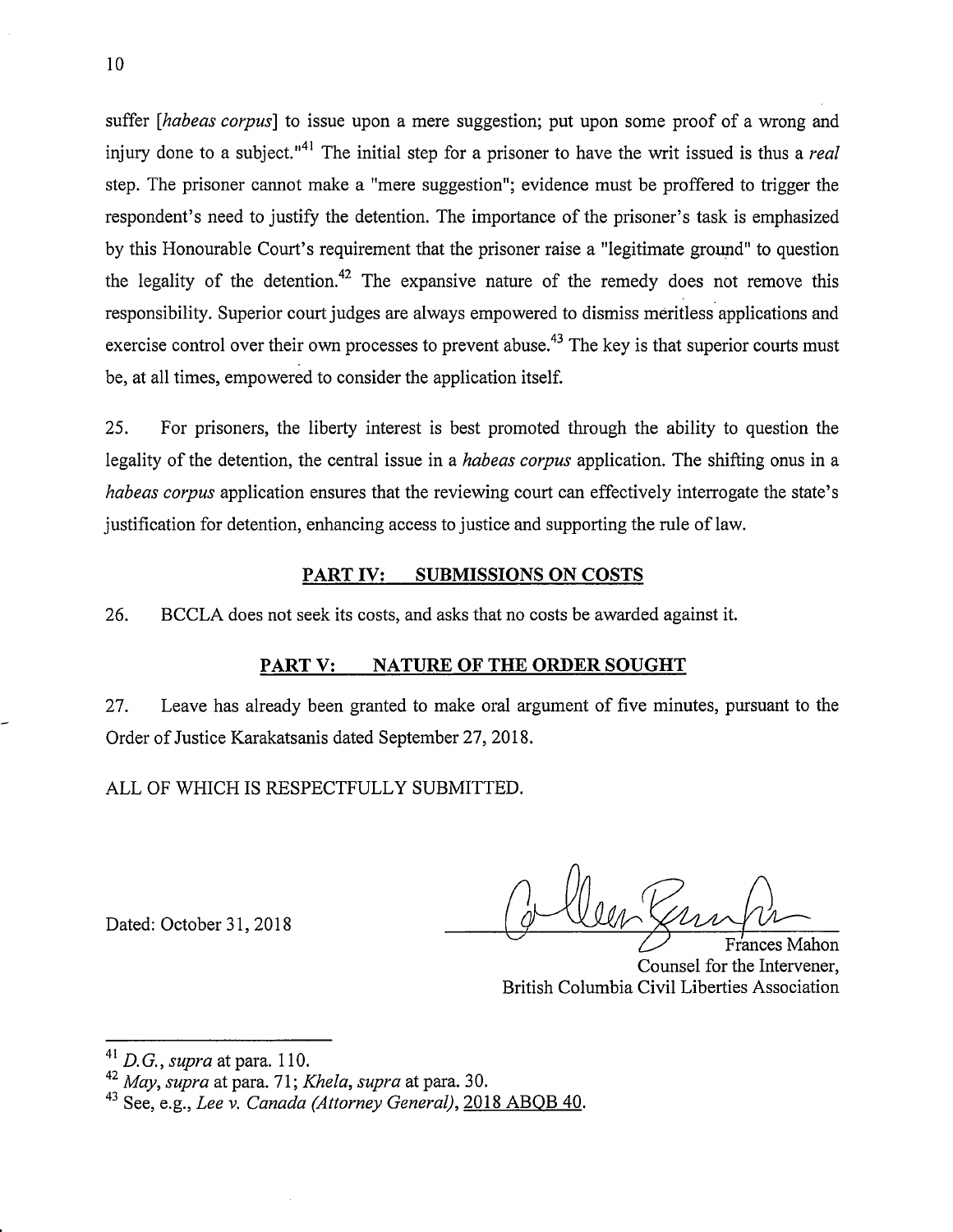## **PART VI: TABLE OF AUTHORITIES**

| <b>CASES</b>                                                                                 | Paragraph(s)                     |
|----------------------------------------------------------------------------------------------|----------------------------------|
| A.G. Can. v. Law Society of B.C., [1982] 2 SCR 307                                           | 12                               |
| Abbass v. The Western Health Care Corporation, 2017 NLCA 24.                                 | 16                               |
| Armaly v. Canada, 2001 ABCA 280                                                              | 9                                |
| B.C.G.E.U. v. British Columbia (Attorney General), [1988] 2 SCR 214                          | 20                               |
| Capano v. Centre for Addiction and Mental Health, 2010 ONSC 1687                             | 9                                |
| Chaudhary v. Canada (Minister of Public Safety and Emergency<br>Preparedness), 2015 ONCA 700 | 16, 17                           |
| Chhina v. Canada (Minister of Public Safety and Emergency<br>Preparedness), 2017 ABCA 248    | 4                                |
| D.G. v. Bowden Institution, 2016 ABCA 52                                                     | 16, 24                           |
| DeMaria v. Canada (Attorney General), 2014 ONSC 3683                                         | 23                               |
| Doucet-Boudreau v. Nova Scotia (Minister of Education), 2003 SCC 62                          | 21                               |
| Hickey v. Kent Institution, 2003 BCCA 23                                                     | 14                               |
| Lee v. Canada (Attorney General), 2018 ABQB 40                                               | 24                               |
| Martineau v. Matsqui Institution Disciplinary Board, [1980] 1 SCR 602                        | 8                                |
| May v. Ferndale Institution, 2005 SCC 82                                                     | 1, 4, 8, 15, 16, 21,<br>24       |
| Mission Institution v. Khela, 2014 SCC 24                                                    | 5-6, 10, 15-16, 18,<br>21, 23-24 |
| Ogiamien v. Ontario (Community Safety and Correctional Services),<br>2017 ONCA 839           | 17                               |
| Pannu v. Canada (Minister of Employment & Immigration), [1983] 1<br>F.C. 204                 | 13                               |
| Peiroo v. Canada (Minister of Employment and Immigration), 60 D.L.R.<br>$(4th)$ 574.         | 9, 11                            |
| Re Harry K. Thaw; Thaw v. Robertson et al., 13 D.L.R. 715                                    | 6                                |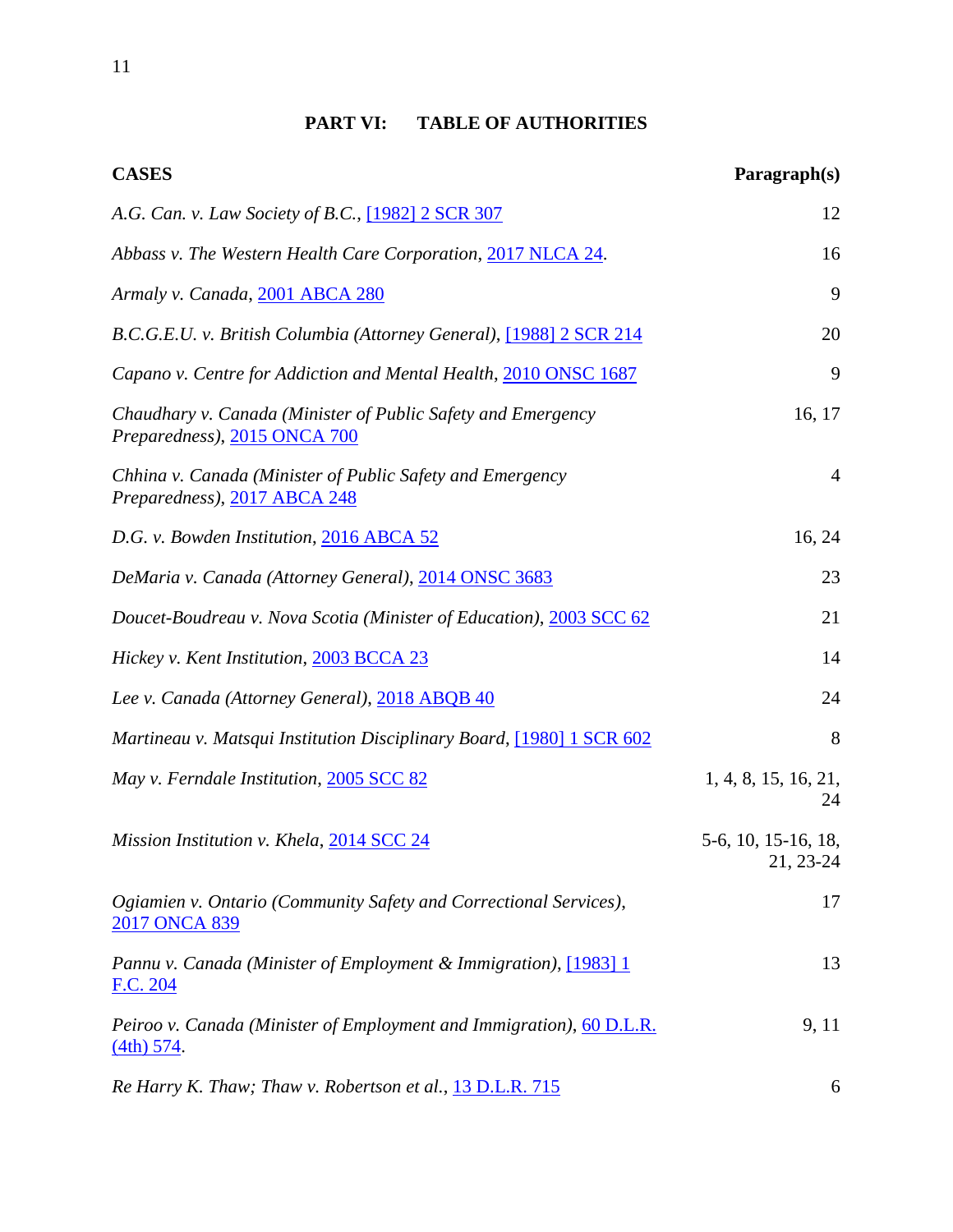| Spindler v. Warden of Millhaven Institution, $[2003]$ OJ No 3449 (Q.L.)<br>(O.N.C.A.)                                  | 14    |
|------------------------------------------------------------------------------------------------------------------------|-------|
| Steele v. Mountain Institution, [1990] 2 SCR 1385                                                                      | 14    |
| Trial Lawyers Association of British Columbia v. British Columbia<br>(Attorney General), 2014 SCC 59                   | 20    |
| <b>SECONDARY SOURCES</b>                                                                                               |       |
| Debra Parkes, "The 'Great Writ' Reinvigorated? Habeas Corpus in<br>Contemporary Canada" (2012) 36:1 M.L.J. 351         | 7, 14 |
| Judith Farbey, RJ Sharpe, & Simon Attrill, The Law of Habeas Corpus,<br>3rd ed (Oxford: Oxford University Press, 2011) | $5-6$ |
| Peter W. Hogg and Cara F. Zwibel, <i>The Rule of Law in the Supreme</i><br>Court of Canada, (2005) 55 U.T.L.J. 71      | 20    |